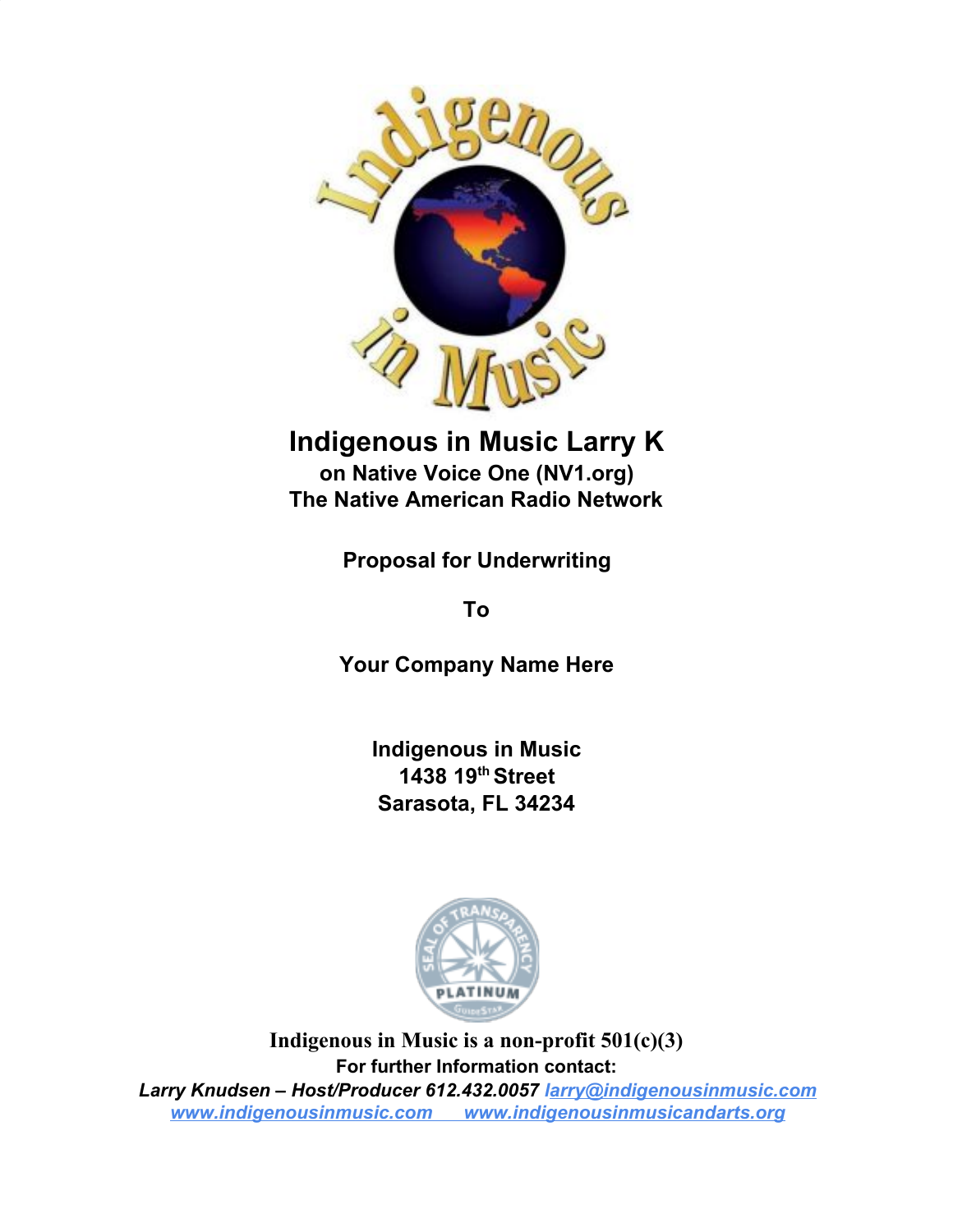

## **Indigenous in Music with Larry K**

### **A Note from Larry K.**

I would like to personally extend an invitation to your company, to be an important part of our syndicated radio program. I am very happy to announce we are now heard daily on our Flagship station Native Voice One, the Native American Radio Network and distributed on three radio networks and heard on over 50 stations and in eight major markets. A great opportunity for your company to reach the Native American, Mexican, Aboriginal, Latin American communities and businesses here in the US and let them know what you do.

**MISSION**: The Indigenous in Music Radio Show mission is to develop, organize, promote and administer a comprehensive, coordinated music program. Providing music from our Indigenous musicians, enriching education through music, and entertainment for the general public.

**WHO:** Indigenous in Music with Larry K has been broadcasting to the public interest since 2006. Today listeners rely on Indigenous in Music to deliver their weekly dose of Indigenous music and interviews.

**WHAT:** Every week host Larry K from the Ho Chunk Nation brings you two (2) hours of Indigenous sounds, recorded live from our Two Buffalo Studios in Sarasota, Florida. Enjoy interviews and a mix of new music from our Indigenous musicians from around the Western Hemisphere, a variety of rock, pop, country rock, flute, house and electronica.

**WHERE:** Our show is recorded at the Two Buffalo Studios in Sarasota, FL and is heard around the USA and Canada.

WHY: The "Indigenous in Music with Larry K" radio show was developed to support indigenous musicians. After we did our research, we discovered that our indigenous musicians were not getting the exposure needed to get into the mainstream music scene. Host Larry K, from the Ho Chunk Nation started the Indigenous in Music Radio Show.

Both a host and producer, Larry values the diversity of cultural expression and traditions, fosters the preservation and advancement of diverse musical genres, creates a sense of welcoming and belonging, enhances the enjoyment of life, and celebrates community with great programming.

**WHEN:** To develop and market our show to radio stations around the world. We will provide music and interviews to the general public. We will promote our indigenous musicians and entertainers.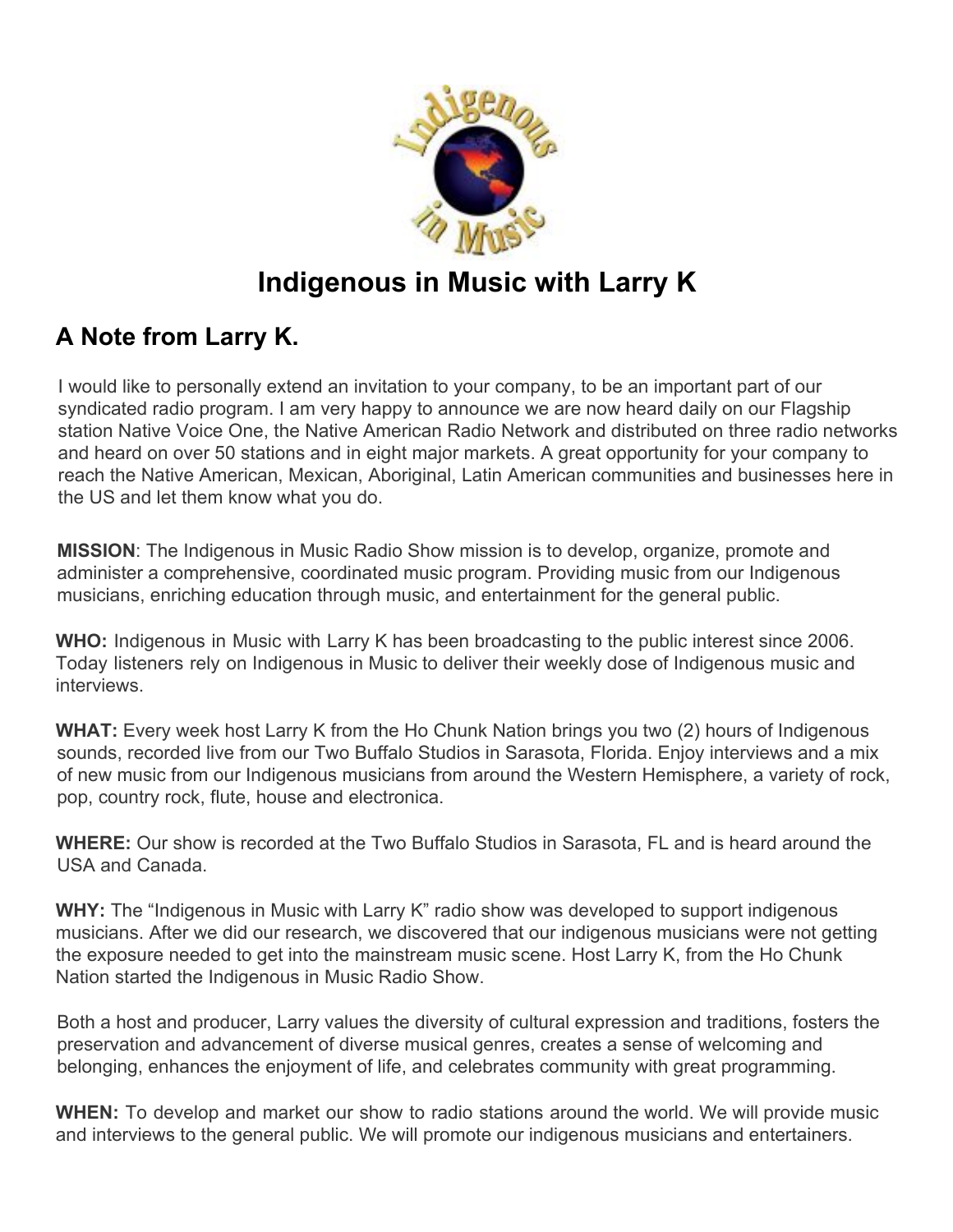#### **DISTRIBUTION**





Indigenous in Music is heard twice daily on our flagship station Native Voice One (NV1), the Native American Radio Network, our program is heard on top-market urban radio stations and on reservation/village based stations throughout the United States and Canada. Also you can find us 24/7 on demand on at PRX – the Public Radio Exchange and Pacifica AudioPort and these fine radio stations across North America:

KSTK 101.7 Alaska Wrangell KSKODK 90.7<br>KWLP 100.9 KPSQ-LP 97.3 Arkansas Fayetteville CKNN 91.1 British Columbia Belle Coola<br>
California Belle Coola<br>
California Gualala KGUA 88.3 California KIDE 91.3 California Company California California Hoopa KVMR 88.3 California California Nevada City KKRN 88.5 California California Round Mountain KKRZ 88.7 Colorado Alamoss **KCMJ 93.9 Colorado Colorado Springs** WFHB 91.3 **Indiana Bloomington** Bloomington WELT 89.1 Indiana Fort Wayne **WLPR 89.1 NPR Indiana Lowell, Indiana** KHOI 89.1 Iowa Story KNHS 93.1 Louisiana Lafayette WHPW 97.3 Maine Harpswell WMPG 90.9 **Maine** Portland Portland Portland Portland Portland Portland Portland Portland Portland Portland Portland Portland Portland Portland Portland Portland Portland Portland Portland Portland Portland Portland Portla WXOJ 103.3 CONSERVITIES MASSACHUSETTS MASSACHUSETTS MANUSCULPED MANUSCULPED MANUSCULPED MANUSCULPED MANUSCULPED MANUSCULPED MANUSCULPED MANUSCULPED MANUSCULPED MANUSCULPED MANUSCULPED MANUSCULPED MANUSCULPED MANUSCULPED MA WMNB-LP 107.1 CHA CHANGE CONSTRUCTED MASSACHUSETTS CONTROLLER IN MORTHLY NOT METAL CONSTRUCTED MANUSCRIPT OF MA **WNUC 96.7 Michigan Detroit** KKWE 89.9 CHA CHANGE IN MINNESOTA CHANGE IN MINNESOTAL CHANGE IN MINNESOTAL MINNESOTAL MINNESOTAL MINNESOTAL MINNESOTAL MINNESOTAL MINNESOTAL MINNESOTAL MINNESOTAL MINNESOTAL MINNESOTAL MINNESOTAL MINNESOTAL MINNESOTAL MIN WGZS 89.1 Minnesota Fond du Lac **Native Roots Radio Minnesota Minneapolis** KPIP 94.7 Missouri Fayette KXMS 88.7 Missouri Joplin KVRZ 88.9 Montana Libby KNVC 95.1 Carsen City WBDY-LP 99.5 New York New York Binghamton Global Community Radio New York New York Geneva Native Family Radio **North Carolina** North Carolina **North Carolina** Lucama **WCRS 92.7 Ohio Columbus WGRN 94.1 Ohio Columbus** KVOY 104.5 Oklahoma Norman KBOG 97.9 FM **Bandon** Bandon Bandon Bandon Bandon Bandon Bandon Bandon Bandon Bandon Bandon Bandon Bandon Bandon KCIW LP 100.7 Oregon Brookings **KMSW 101.5 Texas San Antonio** WOOL 91.5 **Vermont** Communication Communication Communication Communication Communication Communication Communication Communication Communication Communication Communication Communication Communication Communication Commun WGDR 91.1 **Vermont** Plainfield **Plainfield** WROF 95.7 Virgina Floyd KSVR 91.7 CONSERVERSITY MOUNT Washington CONSERVERSITY MOUNT Vernon KUGS 89.9 Washington Bellingham KVGD 100.1 Washington KOORI 93.7 Australia Redfern Turtle Island Radio Show Turtle Island Radio Show UK Turtle Island Radio Show Italy



**KNBA 90.3 Alaska Anchorage Pennsylvania** 

Arizona **Peach Springs Illinois Chicago**

Larry K is the music profiler for the SAY Magazine based out of Winnipeg, Canada, and is distributed bi-monthly internationally. Our show and musical guests are featured in the magazine.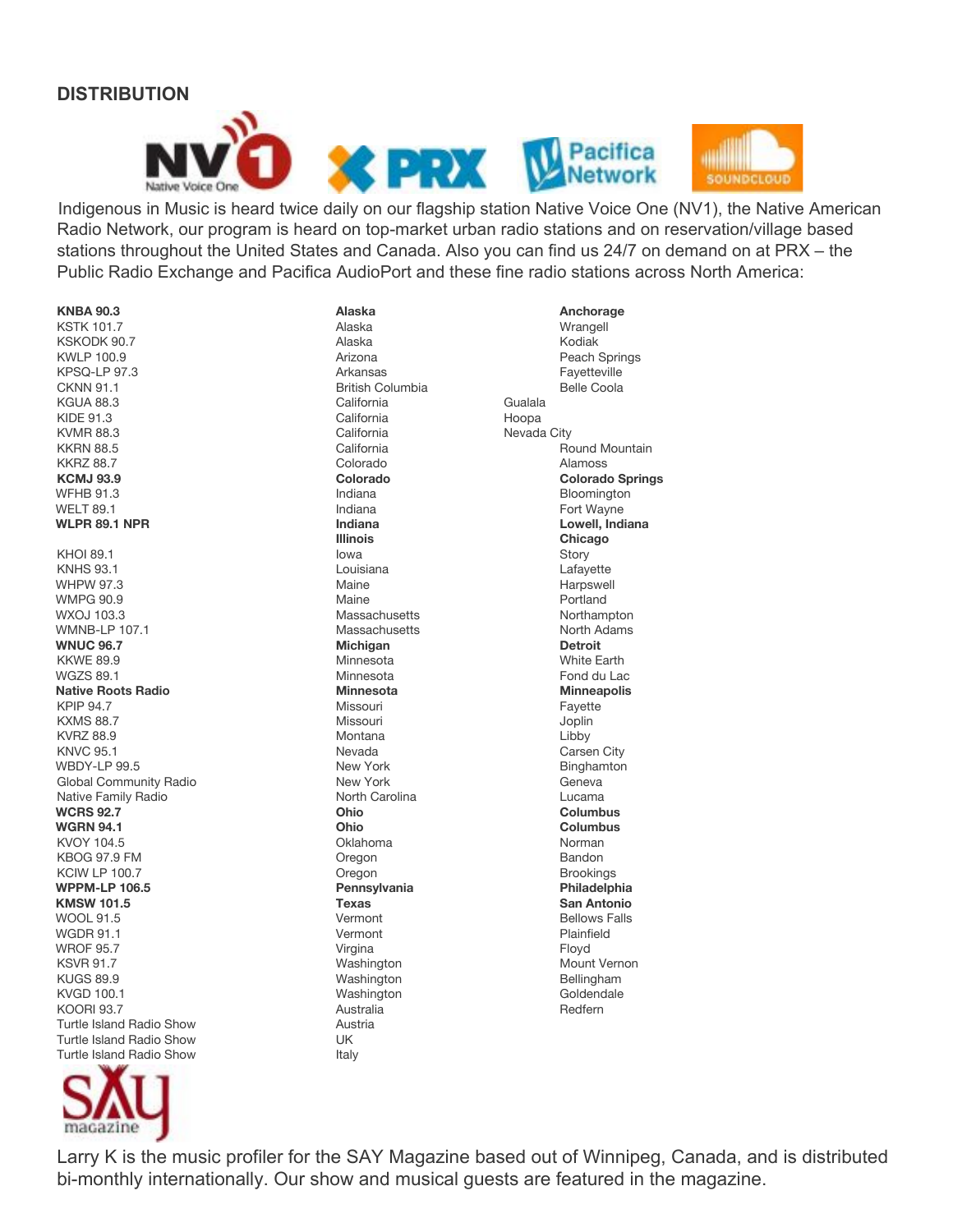#### **BENEFITS OF SPONSORSHIP**

#### **The Public Radio Difference**

Underwriting announcements on public radio create a "halo effect" for sponsors and convey integrity social responsibility and high-quality products.

80% have a more positive opinion of a company when it supports public radio

90% to pick a direct action as a result of here in a sponsorship message

75% say when all else equal they prefer to buy from a public radio sponsor

#### **Unique Marketing Tool**

Public radio programming is unique among radio stations your message could be tailored to stand out on this unique medium

#### **Commitment**

Public radio listeners are passionate and loyal – they spend their own money to support the programming, they are actually thankful you support their favorite programming.

#### **Uncluttered Environment**

Your message doesn't get lost in a sea of other advertisers. The uncluttered environment leads to more active listening.

#### **Reach your Target**

Your message reaches the influential people in the community; opinion leader; decision makers; business leaders; A specific audience can also be targeted by the content of the program.

#### **Credibility**

The trust that the audience has in its radio station is transferred to you and your business

#### **FAQ**

#### **What's the difference between commercial radio and public radio?**

Public radio differs from commercial radio in several ways:

Public radio is nonprofit

Public radio produces and distributes primarily educational cultural and informational programs Public radio may accept gifts, grants, donations and contributions for the production, acquisition and broadcast of those programs

**What's the difference between underwriting announcements and commercials?** Underwriting is a way of supporting public radio and introducing your business to our listeners. More than just a commercial announcement, underwriting makes it clear that programming would not exist without the sponsor's support - something the audience notices and appreciates. Underwriting announcements (15 seconds in length) have to maintain a "non-commercial" feel and may include a business name, a brief description of the business or service and location/contact information.

#### **Do we need to send you pre-recorded underwriting spots?**

No, we produce all spots in our studios with a professional on-air talent. You may submit your own copy - we put it all together for you at no charge.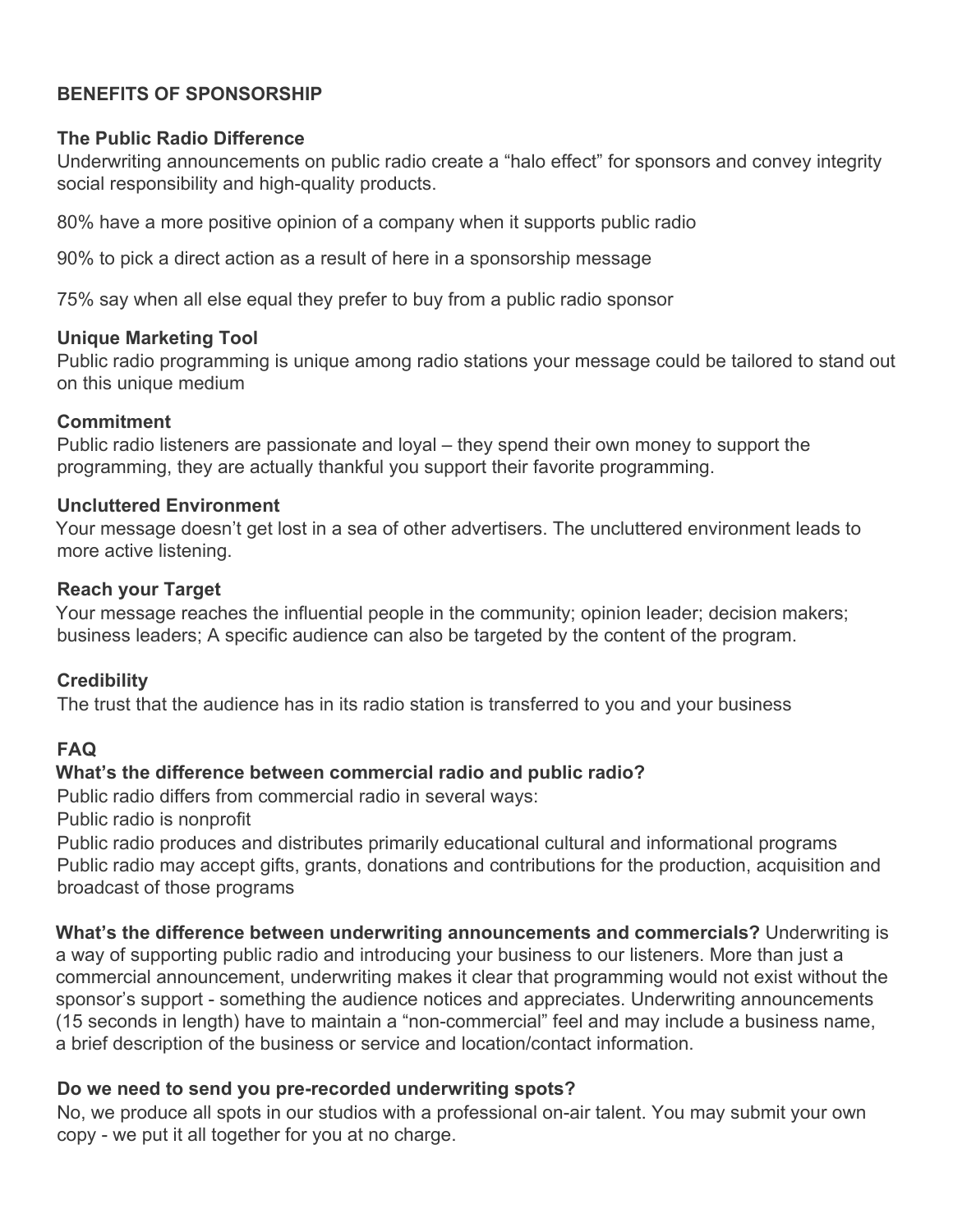#### **What kind of language can we use in our announcement?**

Established slogans or logograms that identify the underwriter, but are not overtly promotional, and which do not refer to a specific product or service.

Factual, value-neutral descriptions of a sponsor or its products or services.

Internet addresses and dates for specific events, performances or appearances.

#### **What kind of Language is not allowed?**

Any language that is promotional in nature.

Language that is qualitative or comparative, or statements based directly or indirectly on someone's opinion.

Language that could be perceived as an IinM advocacy position.

A call to action to consume a product or service, or inducement to buy, sell, rent or lease.

Pricing information or indication of associated savings or value.

**Can we use more than one messaging campaign for our broadcast flight?** Certainly. You may submit entirely different pieces of copy that can be rotated over the course of your broadcast flight in order to convey different messages.

#### **What time does IinM play?**

IinM is scheduled throughout the week at different times on over 35 different stations, throughout the United States and Canada.

**UNDERWRITING RATES Hour 1 and Hour 2 Sponsorships Live Special Announcement from Host Hour 1 - Airtime: 00:01:00 and 00:30:00 Artist Interview Segment Hour 2 - Airtime: 00:01:00 and 00:30:00 Airtime: 00:31:00**

**52 Weeks 52 Weeks** Production of one 20 second spot Production of one 25 second spot 2 spots within one hour 1 spot before interview Total of 104 spots Total of 52 spots **Total - \$12,000.00 Total - \$10,000.00**

**26 Weeks 26 Weeks** Production of one 20 second spot Production of one 25 second spot 2 spots within one hour 1 spot before interview Total of 52 spots Total of 26 spots **Total - \$6,000.00 Total - \$5,000.00**

**13 Weeks 13 Weeks** 2 spots within one hour 1 spots before interview Total of 26 spots Total 26 spots **Total - \$3,000.00 Total - \$5,000.00**

#### **Non-Profit Rate 50% Off**

Production of one 20 second spot Production of one 25 second spot

**Logo will be displayed on our homepage and our music page.**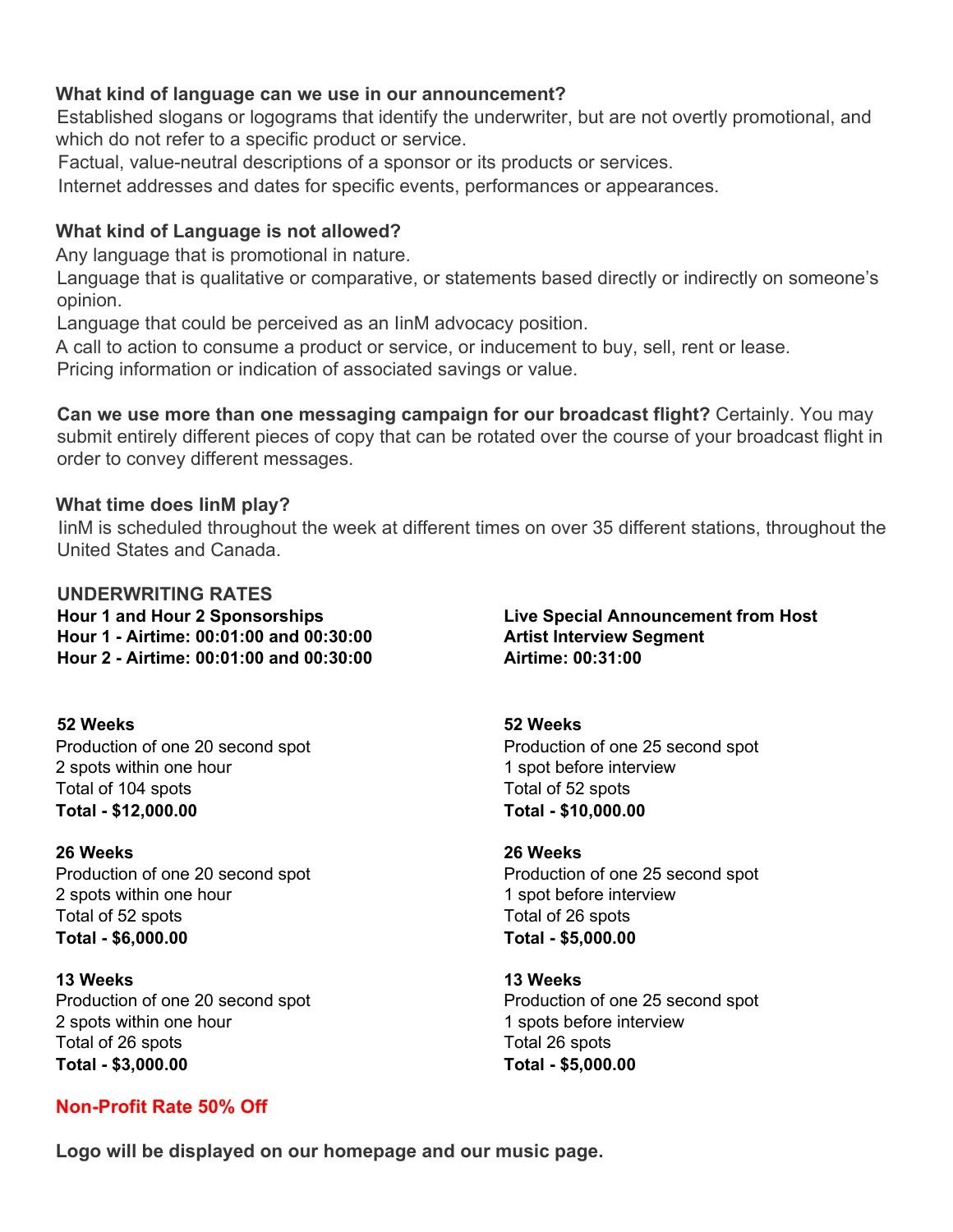#### **RADIO UNDERWRITING CONTRACT**

Thank you for your commitment to independent community radio by becoming an IinM sponsor through underwriting. Unless noted otherwise, this contract is for dates agreed upon.

| Company: |        |        |           |
|----------|--------|--------|-----------|
| Name:    |        |        |           |
| Address: |        |        |           |
| City:    |        | State: | Zip Code: |
| Phone:   | Email: |        |           |

#### **PROPOSED TEXT OF ANNOUNCEMENT(s)**

Please send us 3 different scripts, we can have a volunteer read them, or you can send us over your own (3) 20 second recorded mp3's.

#### **PACKAGE SELECTION**

| Spots           | <b>Weeks</b> | Live Announcement from Larry K: Weeks |  |
|-----------------|--------------|---------------------------------------|--|
| Total Amount \$ |              |                                       |  |
| Begin Date:     |              | End Date:                             |  |

If paying by credit card, call Indigenous in Music at 612-432-0057. Or mail a check to:

\_\_\_\_\_\_\_\_\_\_\_\_\_\_\_\_\_\_\_\_\_\_\_\_\_\_\_\_\_\_\_\_\_\_\_\_\_\_\_\_\_\_\_\_\_\_\_\_\_\_\_\_\_\_\_\_\_\_\_\_\_\_\_\_\_\_\_\_\_

\_\_\_\_\_\_\_\_\_\_\_\_\_\_\_\_\_\_\_\_\_\_\_\_\_\_\_\_\_\_\_\_\_\_\_\_\_\_\_\_\_\_\_\_\_\_\_\_\_\_\_\_\_\_\_\_\_\_\_\_\_\_\_\_\_\_\_\_\_

**Indigenous in Music Inc. 1438 19th Street Sarasota, FL 34234-2032**

Underwriter signature **Date** 

Larry K Date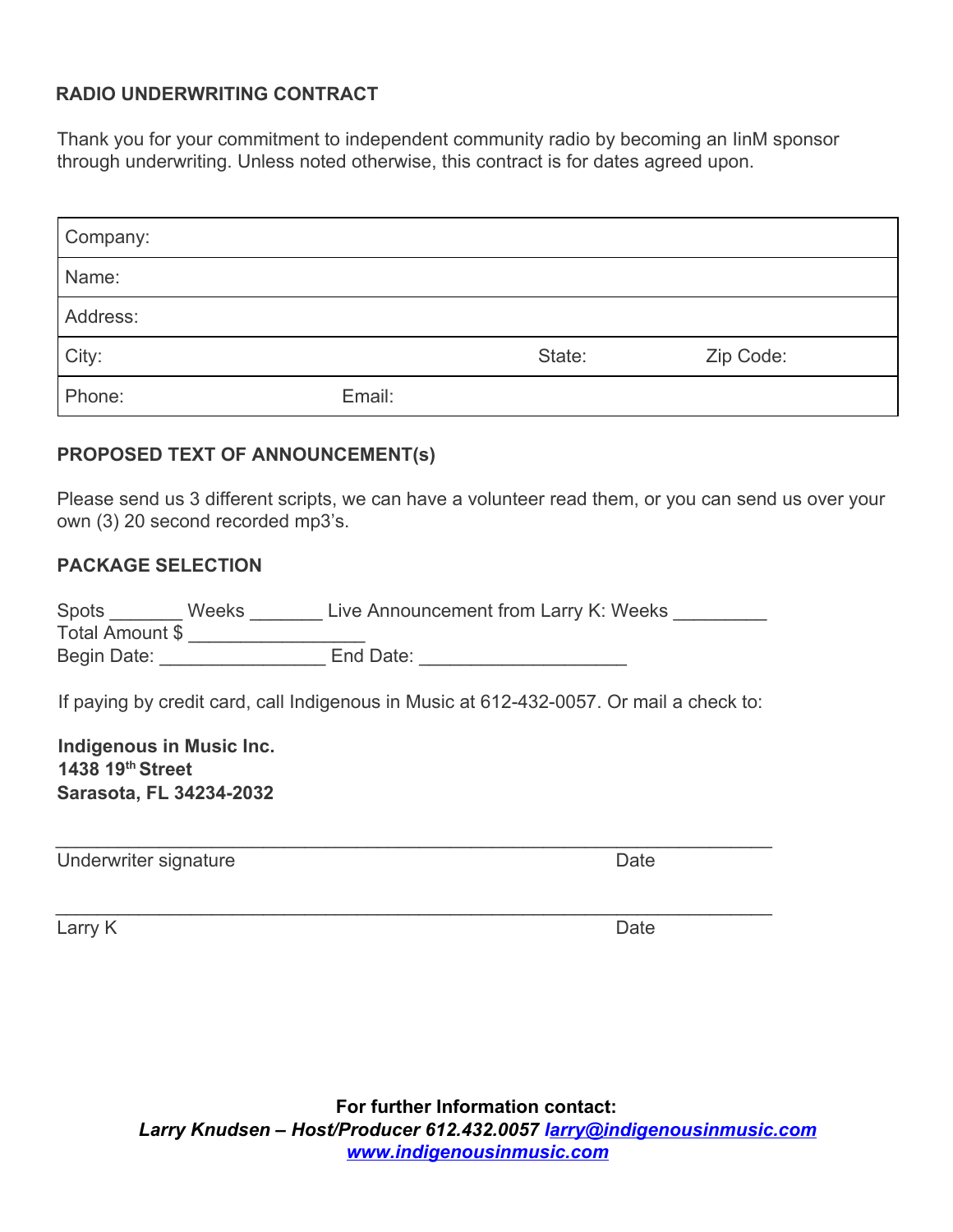



**Indigenous in Music is a non-profit 501(c)(3) For further Information contact:** *Larry Knudsen – Host/Producer 612.432.0057 larry@indigenousinmusic.com [www.indigenousinmusic.com](http://www.indigenousinmusic.com/) www.indigenousinmusicandarts.org*